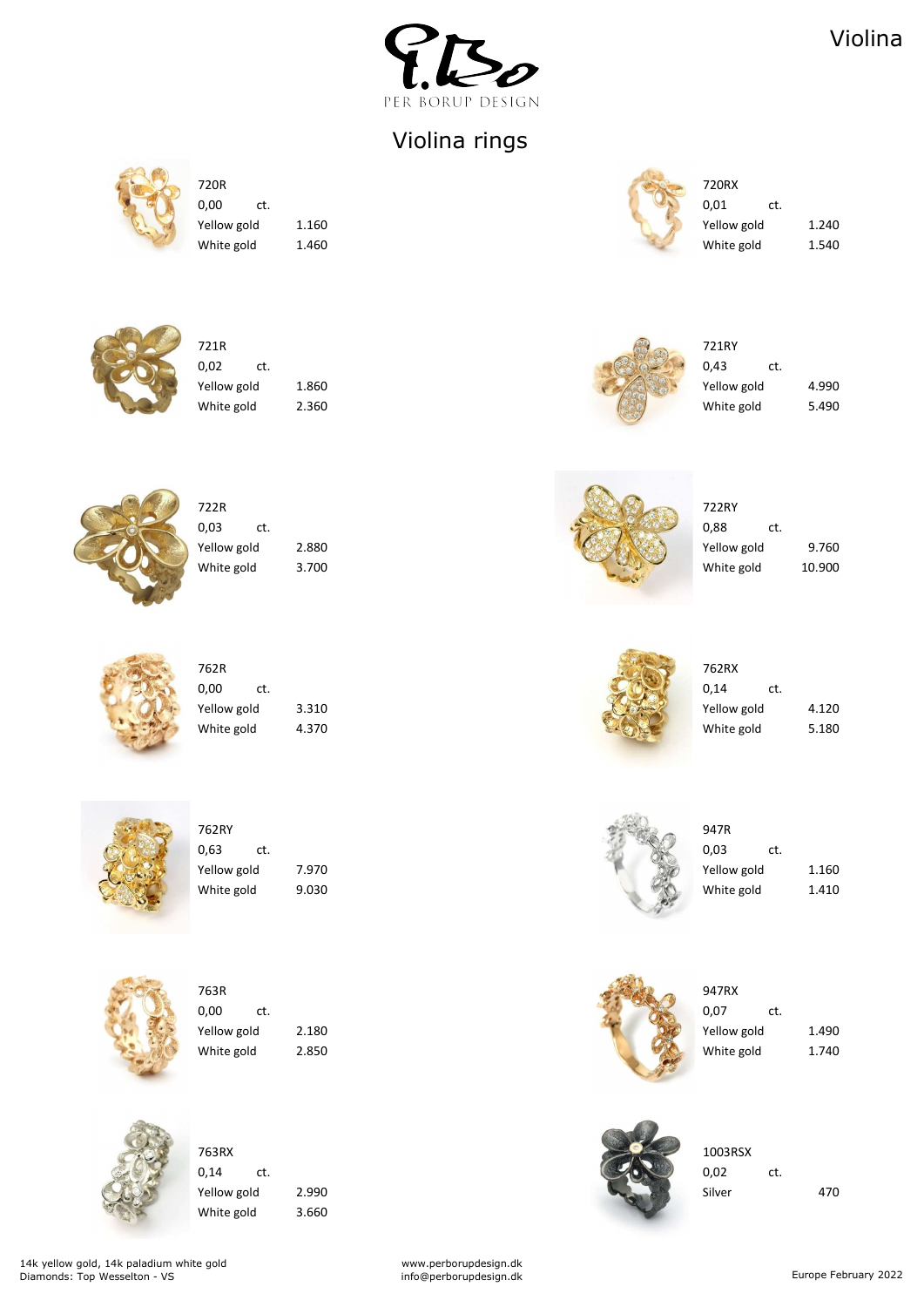



0,00 ct.  $\qquad \qquad 0.04$  ct.



| YZZR        |       | YZZRA       |       |
|-------------|-------|-------------|-------|
| 0,00<br>ct. |       | 0,04<br>ct. |       |
| Yellow gold | 2.180 | Yellow gold | 2.510 |
| White gold  | 2.700 | White gold  | 3.020 |



| 922RY       |       |    | 1088R       |       |
|-------------|-------|----|-------------|-------|
| 0,59<br>ct. |       |    | 0,00<br>ct. |       |
| Yellow gold | 6.540 | 14 | Yellow gold | 2.080 |
| White gold  | 7.050 |    | White gold  | 2.560 |





| 767V        |       | 984V        |     |
|-------------|-------|-------------|-----|
| 0,03<br>ct. |       | 0,02        | ct. |
| Yellow gold | 1.450 | Yellow gold |     |
| White gold  | 1.810 | White gold  |     |



www.perborupdesign.dk info@perborupdesign.dk example february 2022

| 767V        |       | 984V        |     |
|-------------|-------|-------------|-----|
| 0,03<br>ct. |       | 0,02<br>ct. |     |
| Yellow gold | 1.450 | Yellow gold | 820 |
| White gold  | 1.810 | White gold  | 970 |





0,01 ct.  $\qquad \qquad$  0,33 ct.



Yellow gold 1.300 1.300 1.300 1.300 1.300 1.300 1.300 1.970 1.970 1.970 1.970 1.970 White gold 1.520 1.520 1.520 Mhite gold 3.170

## Violina pendants and clasp



| 719L        |     |               |
|-------------|-----|---------------|
| ),03        | ct. |               |
| 'ellow gold |     | 1.69          |
| Vhite gold  |     | $2.1^{\circ}$ |
|             |     |               |



14k yellow gold, 14k paladium white gold Diamonds: Top Wesselton - VS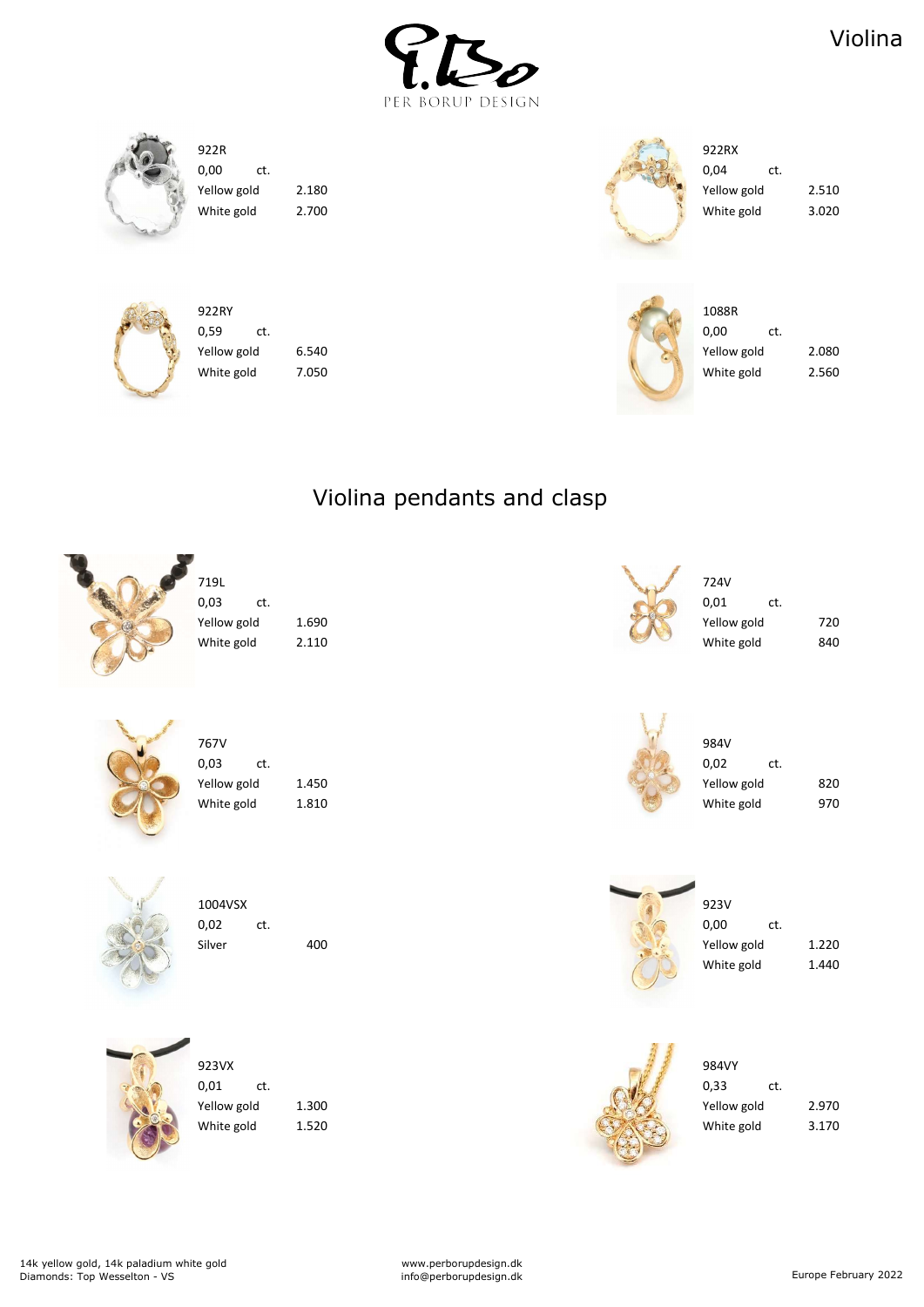







| 723Ø        |     |     |
|-------------|-----|-----|
| 0,00        | ct. |     |
| Yellow gold |     | 870 |
| White gold  |     | 990 |
|             |     |     |



| 723ØX       |     |       |
|-------------|-----|-------|
| 0,02        | ct. |       |
| Yellow gold |     | 1.040 |
| White gold  |     | 1.16  |
|             |     |       |



| 723ØY       |     |       |
|-------------|-----|-------|
| 0,22        | ct. |       |
| Yellow gold |     | 2.550 |
| White gold  |     | 2.670 |



 $0,00$  ct.  $0.02$  ct. White gold 2.540



www.perborupdesign.dk info@perborupdesign.dk example february 2022

| 1036Ø       |       |   | 1005ØSX |          |     |
|-------------|-------|---|---------|----------|-----|
| 0,00<br>ct. |       |   | 0,02    | r+<br>ぃぃ |     |
| Yellow gold | 2.010 | n | Silver  |          | 490 |





|             | 1091Ø         |     |       |
|-------------|---------------|-----|-------|
| 0,04        |               | ct. |       |
| Yellow gold |               |     | 1.480 |
|             | $M$ hito aold |     | 1 GGN |



Violina earrings



| 921W        |     |    |
|-------------|-----|----|
| 0,02        | ct. |    |
| Yellow gold |     | 67 |
| White gold  |     | 73 |
|             |     |    |

14k yellow gold, 14k paladium white gold Diamonds: Top Wesselton - VS